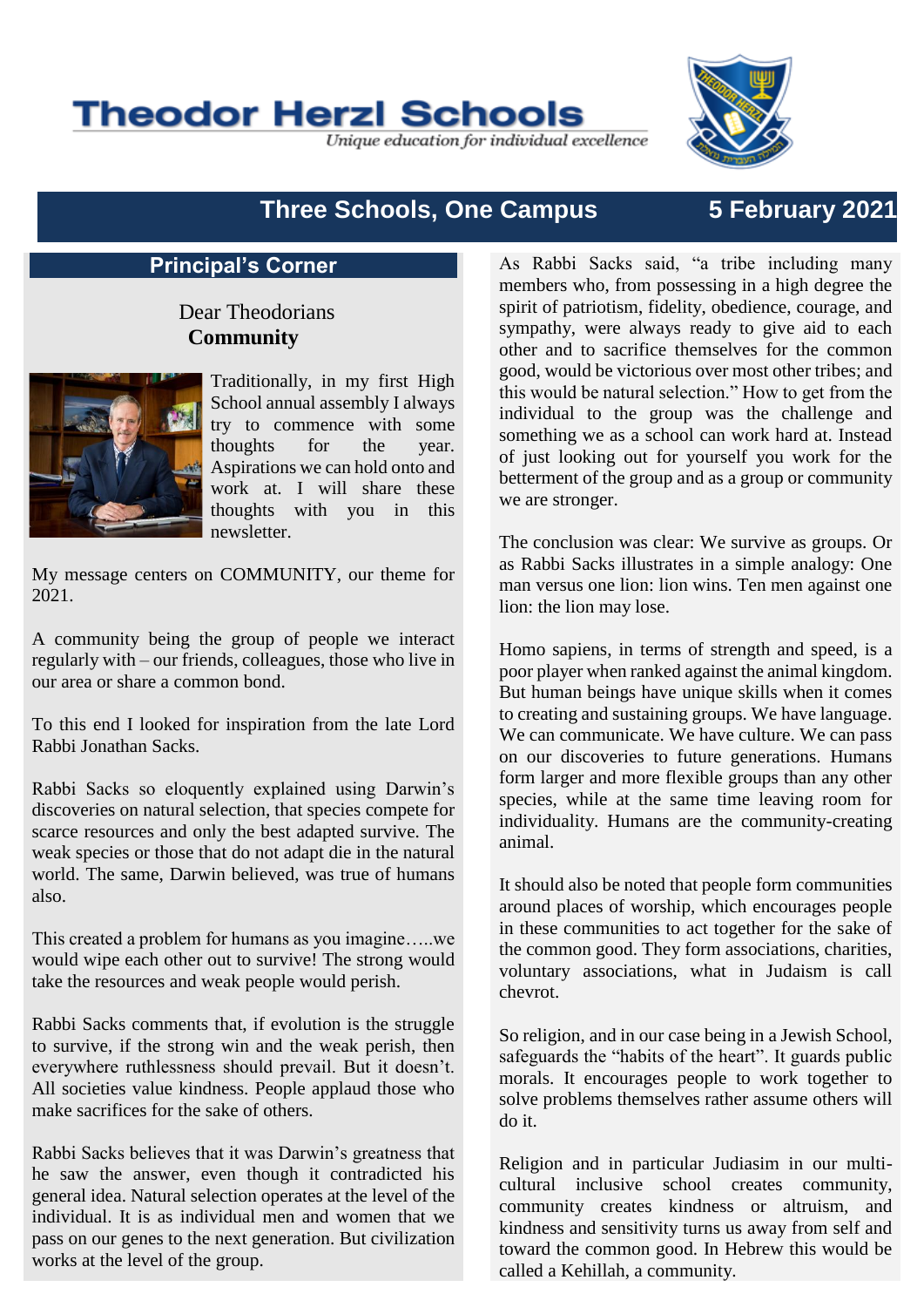In Judaism, community is essential to spiritual life. Holy prayers require a minyan. A minyan being a quorum of 10. When Jews pray, celebrate or mourn they do so as a community. In Judaism, it is as a community that they come before Hashem. For Jews, the relationship is not I-Thou, but We-Thou.

We develop virtue, strength of character, and a commitment to the common good in community. Community is local. It is society with a human face. It is the work we do ourselves, together. Our school has the unique and iconic position to foster this sense of community through the foundations and being guided by Jewish heritage. This we achieve by coming together as a community, irrespective of culture, ethnicity or religion for the common good of humanity.

Thank you and I wish you all the very best for 2021.

Kind regards John Alexander Executive Principal

# **Welcome Back to School**

Our Theodor teachers were very happy to see their favourite pupils return to school this week



**Grade 8 Orientation**

Our Prefects decided that they will make a "fuss" of our brand new Grade 8 pupils during a fun Orientation *Murder Mystery* afternoon.



### **Sports News**

Primary School Summer sports will resume on the 15<sup>th</sup> of Feb. At the High school, our Cross Country athletes have started working on fitness and we enjoyed our first Yoga session in the school hall.





Our Interact Club has started their Sandwich collection to support *One Life Child* and the *Walmer Angels* projects. So please send loaves of bread or an extra peanut butter sandwich to school on Thursdays and/or Fridays.

The club has organized a Blood Drive at school on 16 Feb from 07:00 - 16:00. Please donate blood, as the SANBS is desperate for blood.

Also, diarize Flip Flop Day on 12 February! Stickers will be sold at R10 and proceeds go to the *CHOC Initiative.*

## **Tu Bishvat**

Theodorians celebrated *The New Year for Trees* this week by planting *Spekboom* on our campus.